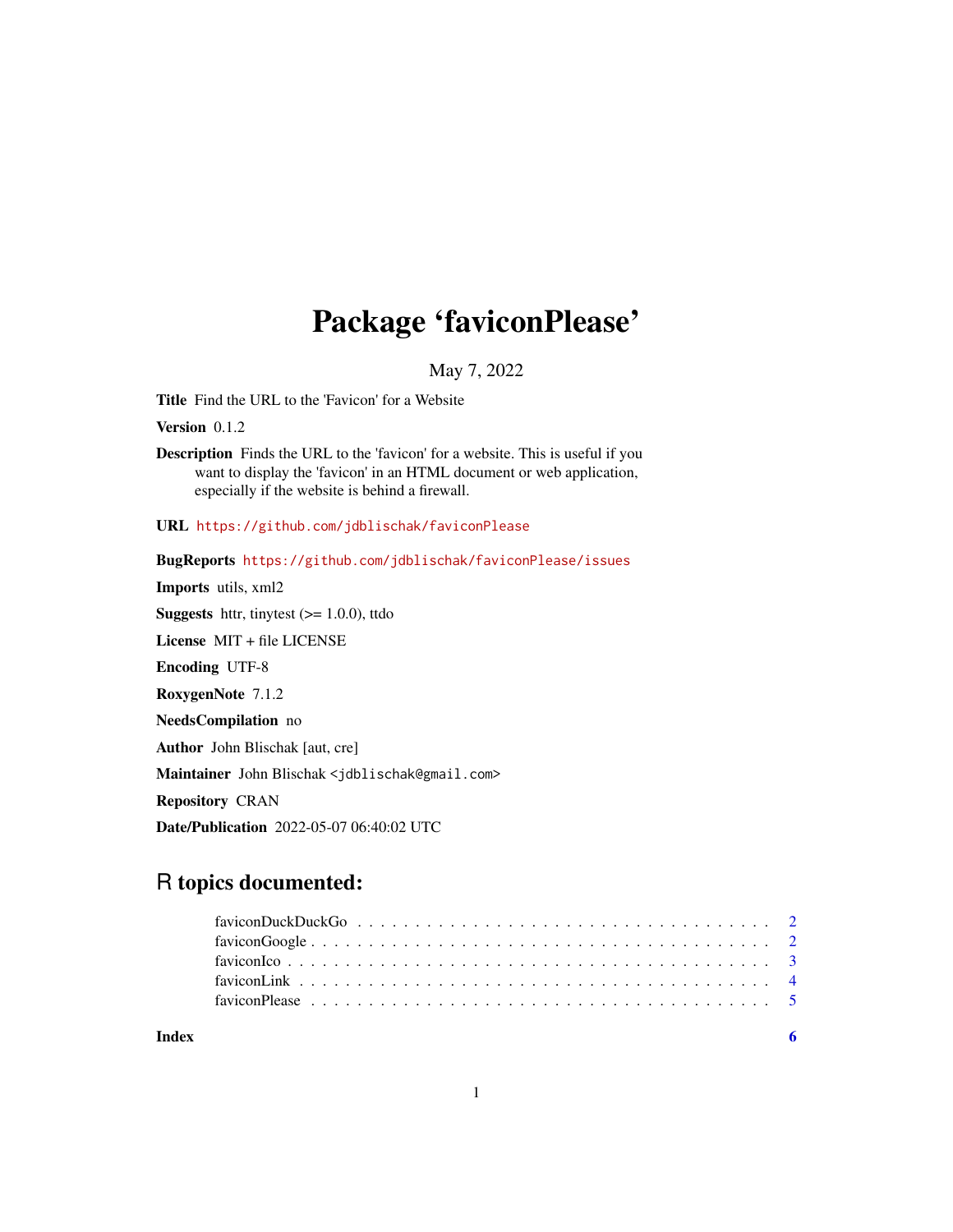<span id="page-1-2"></span><span id="page-1-0"></span>faviconDuckDuckGo *Use DuckDuckGo's favicon service*

#### Description

The search engine [DuckDuckGo](https://duckduckgo.com/) includes site favicons in its search results, and it makes this service publicly available. If it can't find a favicon, it returns a default fallback. faviconPlease uses this as a fallback function if the favicon can't be found directly via the standard methods.

#### Usage

faviconDuckDuckGo(server)

#### Arguments

server The name of the server, e.g. "www.r-project.org"

#### Value

Character vector

#### References

[DuckDuckGo favicons privacy](https://help.duckduckgo.com/privacy/favicons/)

#### See Also

[faviconPlease](#page-4-1), [faviconGoogle](#page-1-1)

#### Examples

faviconDuckDuckGo("reactome.org")

<span id="page-1-1"></span>faviconGoogle *Use Google's favicon service*

#### Description

Use Google's favicon service

#### Usage

faviconGoogle(server)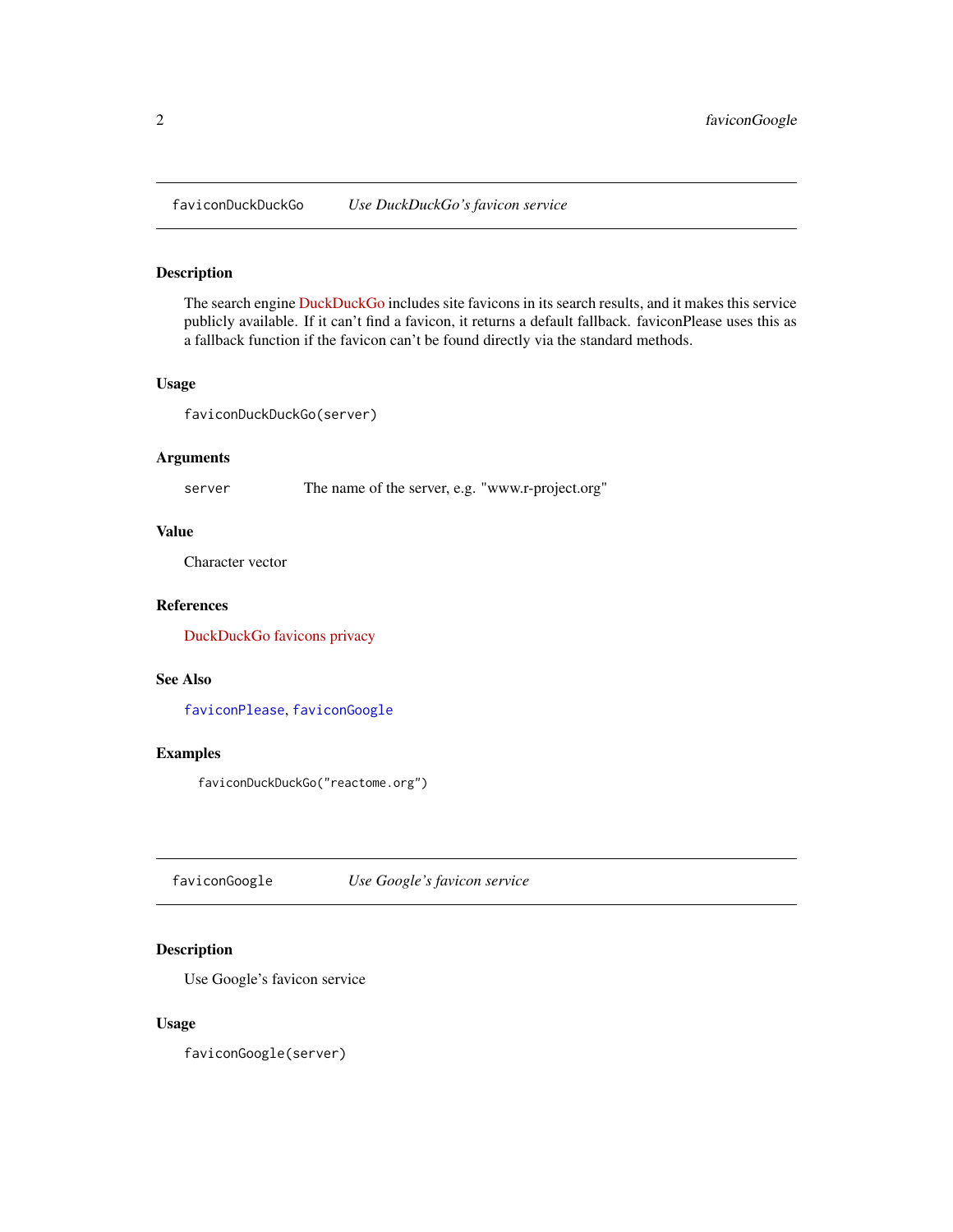#### <span id="page-2-0"></span>faviconIco 3

#### Arguments

server The name of the server, e.g. "www.r-project.org"

#### Value

Character vector

#### See Also

[faviconPlease](#page-4-1), [faviconDuckDuckGo](#page-1-2)

#### Examples

faviconGoogle("reactome.org")

<span id="page-2-1"></span>faviconIco *Check for the existence of favicon.ico*

#### Description

Check for the existence of favicon.ico

#### Usage

```
faviconIco(
 scheme,
 server,
 path,
 method = getOption("download.file.method", default = "auto"),
 extra = getOption("download.file.extra"),
 headers = NULL
\mathcal{L}
```
#### Arguments

| scheme | "http" or "https"                                                                                                                                                                                                                                                                                  |
|--------|----------------------------------------------------------------------------------------------------------------------------------------------------------------------------------------------------------------------------------------------------------------------------------------------------|
| server | The name of the server, e.g. "www.r-project.org"                                                                                                                                                                                                                                                   |
| path   | The path to a target file on the server (must start with a forward slash)                                                                                                                                                                                                                          |
| method | Method to be used for downloading files. Current download methods are "internal",<br>"wininet" (Windows only) "libcurl", "wget" and "curl", and there is a<br>value "auto": see 'Details' and 'Note'.<br>The method can also be set through the option "download. file. method": see<br>options(). |
| extra  | character vector of additional command-line arguments for the "wget" and "curl"<br>methods.                                                                                                                                                                                                        |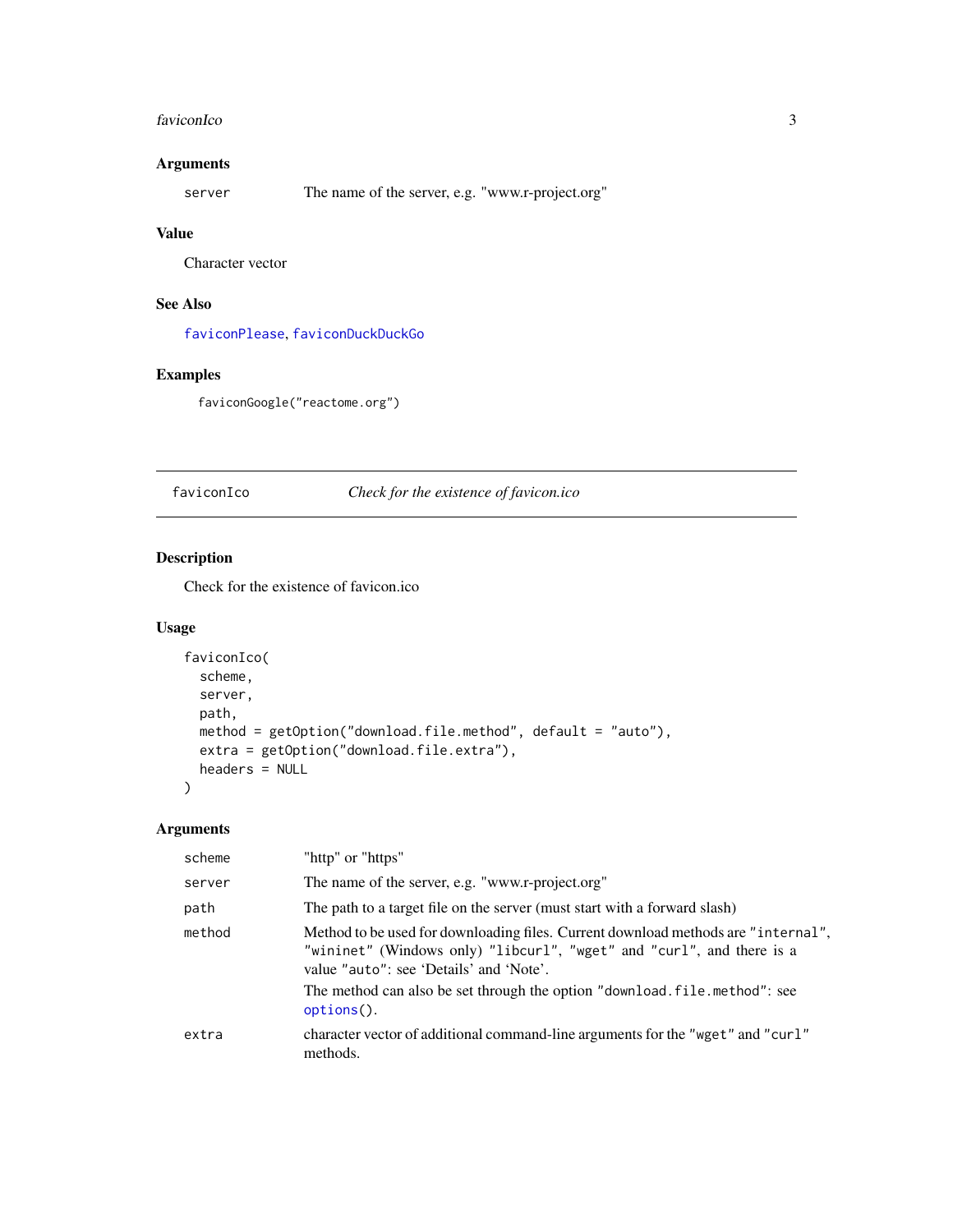<span id="page-3-0"></span>

| headers | named character vector of HTTP headers to use in HTTP requests. It is ignored |
|---------|-------------------------------------------------------------------------------|
|         | for non-HTTP URLs. The User-Agent header, coming from the HTTPUserAgent       |
|         | option (see options) is used as the first header, automatically.              |

#### Value

URL to favicon.ico or "".

#### See Also

[faviconPlease](#page-4-1), [faviconLink](#page-3-1)

<span id="page-3-1"></span>faviconLink *Search for a link element that specifies the location of the favicon*

#### Description

Search for a link element that specifies the location of the favicon

#### Usage

faviconLink(scheme, server, path)

#### Arguments

| scheme | "http" or "https"                                                         |
|--------|---------------------------------------------------------------------------|
| server | The name of the server, e.g. "www.r-project.org"                          |
| path   | The path to a target file on the server (must start with a forward slash) |

#### Value

URL to favicon or "".

#### See Also

[faviconPlease](#page-4-1), [faviconIco](#page-2-1)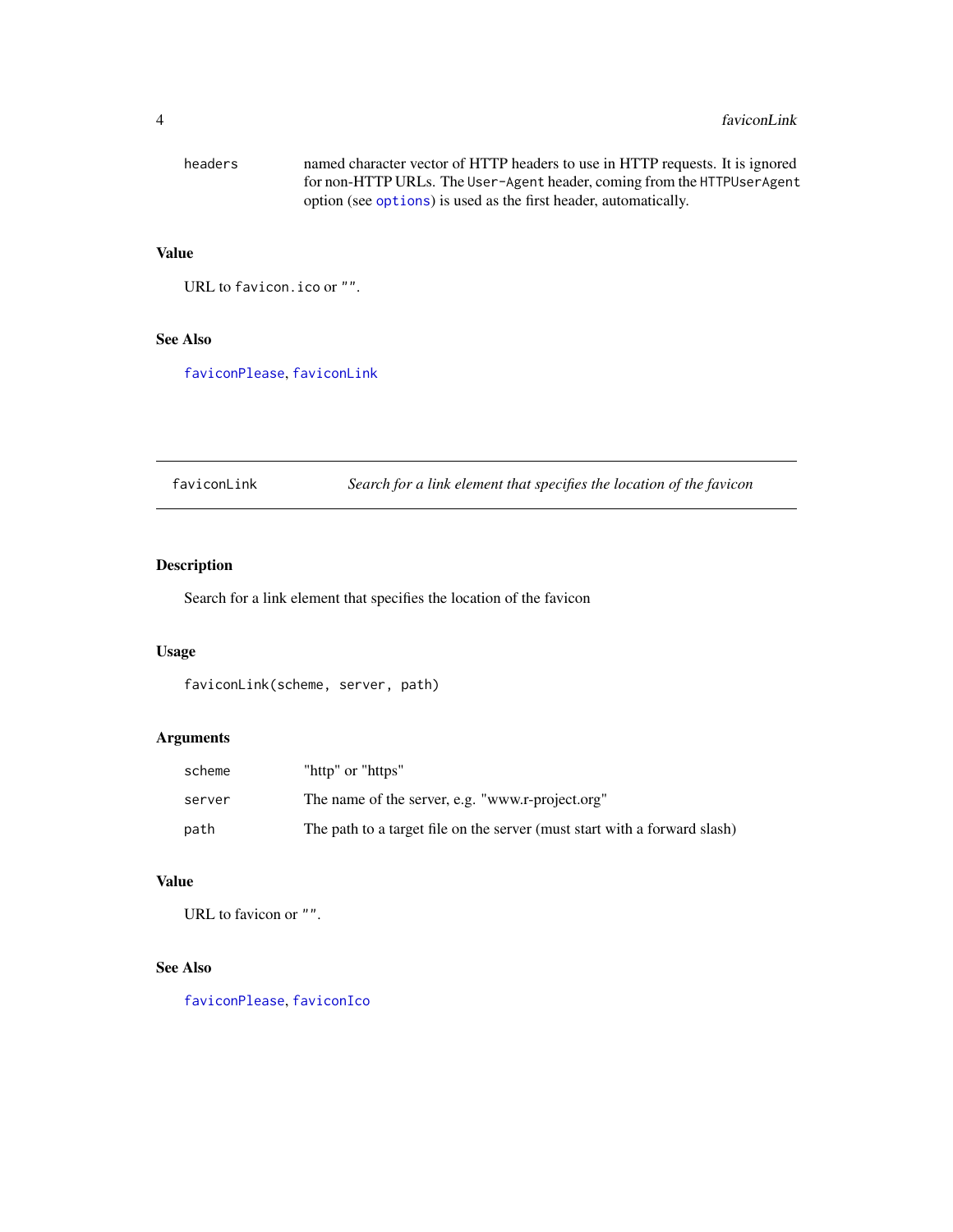#### <span id="page-4-1"></span><span id="page-4-0"></span>Description

faviconPlease() first applies the favicon functions specified in the argument functions. If these do not find a favicon URL, then it applies the fallback function specified by the argument fallback.

#### Usage

```
faviconPlease(
  links,
  functions = list(faviconLink, faviconIco),
  fallback = faviconDuckDuckGo
)
```
#### Arguments

| links     | Character vector of URLs                                                                                                                                |
|-----------|---------------------------------------------------------------------------------------------------------------------------------------------------------|
| functions | List of functions for finding URL to a website's favicon. They are tried in order<br>until a URL is found. If no URL is found, the fallback is applied. |
| fallback  | Either a function or a single character vector. It is applied when none of the<br>supplied functions are able to find a favicon.                        |

#### Value

Character vector with URLs to the favicons for the websites specified in the input argument links. The URLs are generated from one of the favicon functions specified in the input argument functions. If a favicon URL cannot be identified, then the returned URL is generated by the input argument fallback.

#### See Also

[faviconLink](#page-3-1), [faviconIco](#page-2-1), [faviconDuckDuckGo](#page-1-2), [faviconGoogle](#page-1-1)